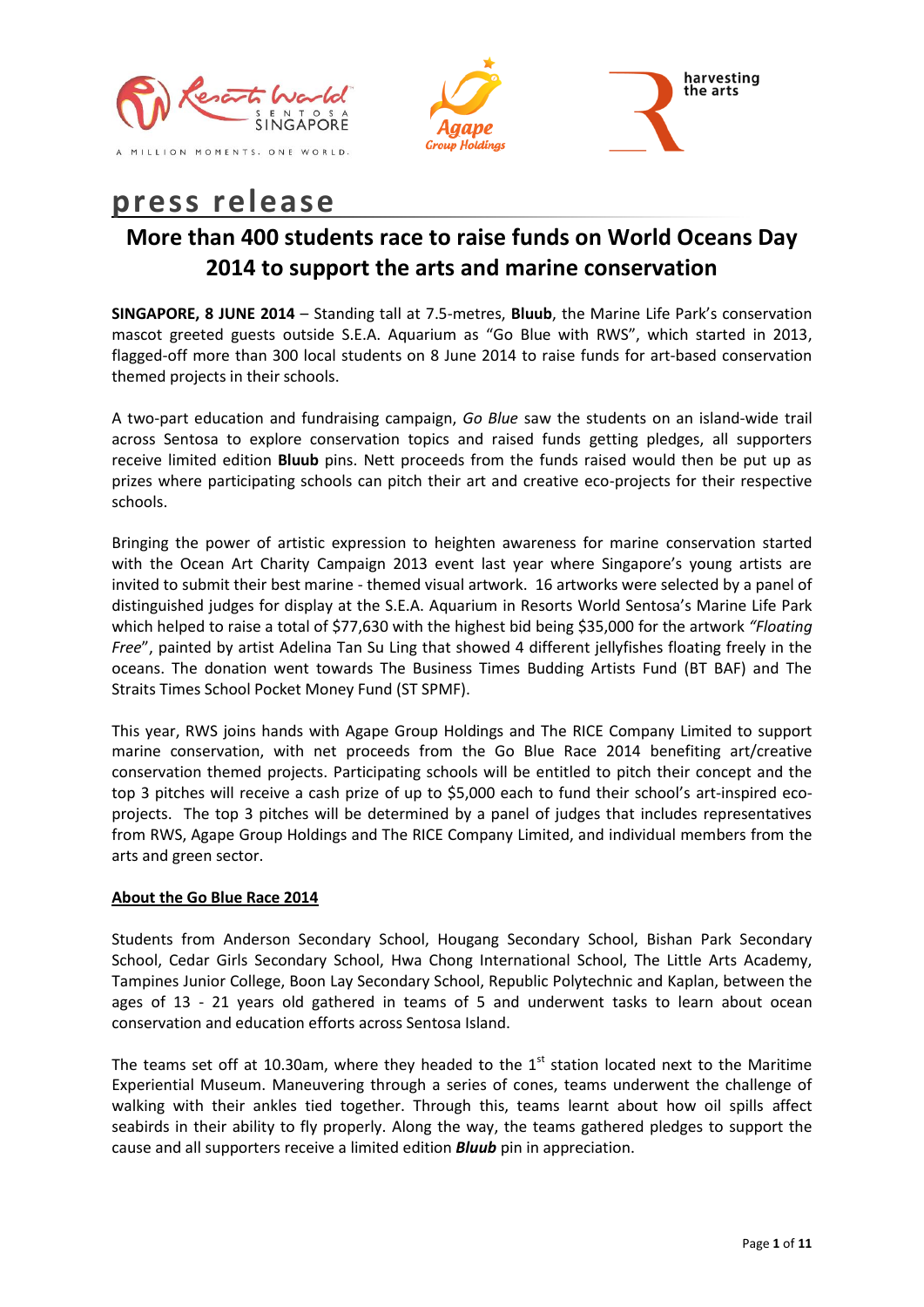To add to the day's celebrations, RWS has also lined up various special activities aimed at raising environmental awareness, marine conservation and education. These included puppetry shows, performances and a collaborative public art installation, "Underwater Garden", by Ms Tay Bee Aye that was also on display. Ms Tay, a Singaporean multi-disciplinary visual artist, was recently featured in the 2013 Singapore Biennale.

The public can also do their part by pledging their commitment towards conservation at S.E.A Aquarium or online a[t mlp.rwsentosablog.com.](http://mlp.rwsentosablog.com/)

For more information on the selected artworks for the Ocean Art Charity, please refer to Annex A.

- Ends -

#### **ABOUT OCEAN ART CHARITY**

Launched on 8 June 2013 on World Oceans Day at the Marine Life Park's S.E.A. Aquarium and jointly organised by The Old Parliament House Limited and Resorts World Sentosa, Ocean Art Charity is a visual arts campaign where young and talented visual artists, aged 19 and below, are invited to submit marine life-themed artworks in aid of The Business Times Budding Artists Fund and The Straits Times School Pocket Money Fund.

The selected 15 artists and *Friend of the Ocean Art Charity* will get an opportunity to attend a Masterclass with Cultural Medallion recipient for Visual Arts 2012, Mr Milenko Prvacki and had their artwork displayed at an exhibition at the S.E.A. Aquarium at Resorts World Sentosa. The top three artists with the highest auction bid will be appointed as a S.E.A. Aquarium Ambassador, presented with a S.E.A. Aquarium annual pass and a 3D/2N stay in a hotel in Resorts World Sentosa. Two artists will also receive an expense paid study trip to Bhutan or Wuchuan, China, supported by the International Young Artists Exchange (IYAE).

#### **ABOUT GO BLUE RACE 2014**

Launched in 2013, "Go Blue with RWS" is dedicated towards raising environmental awareness and nature conservation in the month of June. Collaborating with Agape Group Holdings and The Rice Company Limited the race invites teams of 5 to participate in a conservation-themed trail across Sentosa island. Teams got pledges from the public and all supporters received a limited edition **Bluub** pin during the trail to raise funds for the arts and creative eco-fund.

Pledge cards were given to all participants to help fundraise from  $9<sup>th</sup>$  to  $31<sup>st</sup>$  June 2014. All participating schools will also be entitled to pitch for the arts and creative eco-fund for their school's eco projects. Cash prizes of up to \$5,000 each will be given to the top 3 pitches.

#### **ABOUT RESORTS WORLD SENTOSA**

Resorts World Sentosa (RWS), Asia's ultimate destination resort, is located on Singapore's resort island of Sentosa. Spanning 49 hectares, the resort opened in January 2010 and welcomed over 45 million visitors in its first three years of opening. RWS is home to two mega attractions - the region's first-and-only Universal Studios theme park and the Marine Life Park, which comprises one of the world's largest aquariums - the S.E.A. Aquarium, and the Adventure Cove Waterpark - as well as a Maritime Experiential Museum, a casino, luxurious accommodation in six unique hotels, the Resorts World Convention Centre, celebrity chef restaurants, an award-winning destination spa and specialty retail outlets. The resort also offers world-class entertainment, from original resident productions to concerts and public shows such as the Crane Dance and the Lake of Dreams. RWS was named "Best Integrated Resort" in 2011, 2012 and 2013 at the TTG Travel Awards that recognises the best of Asia-Pacific's travel industry.

RWS is wholly owned by Genting Singapore, a company of the Genting Group. For more information, please visi[t www.rwsentosa.com.](http://www.rwsentosa.com/)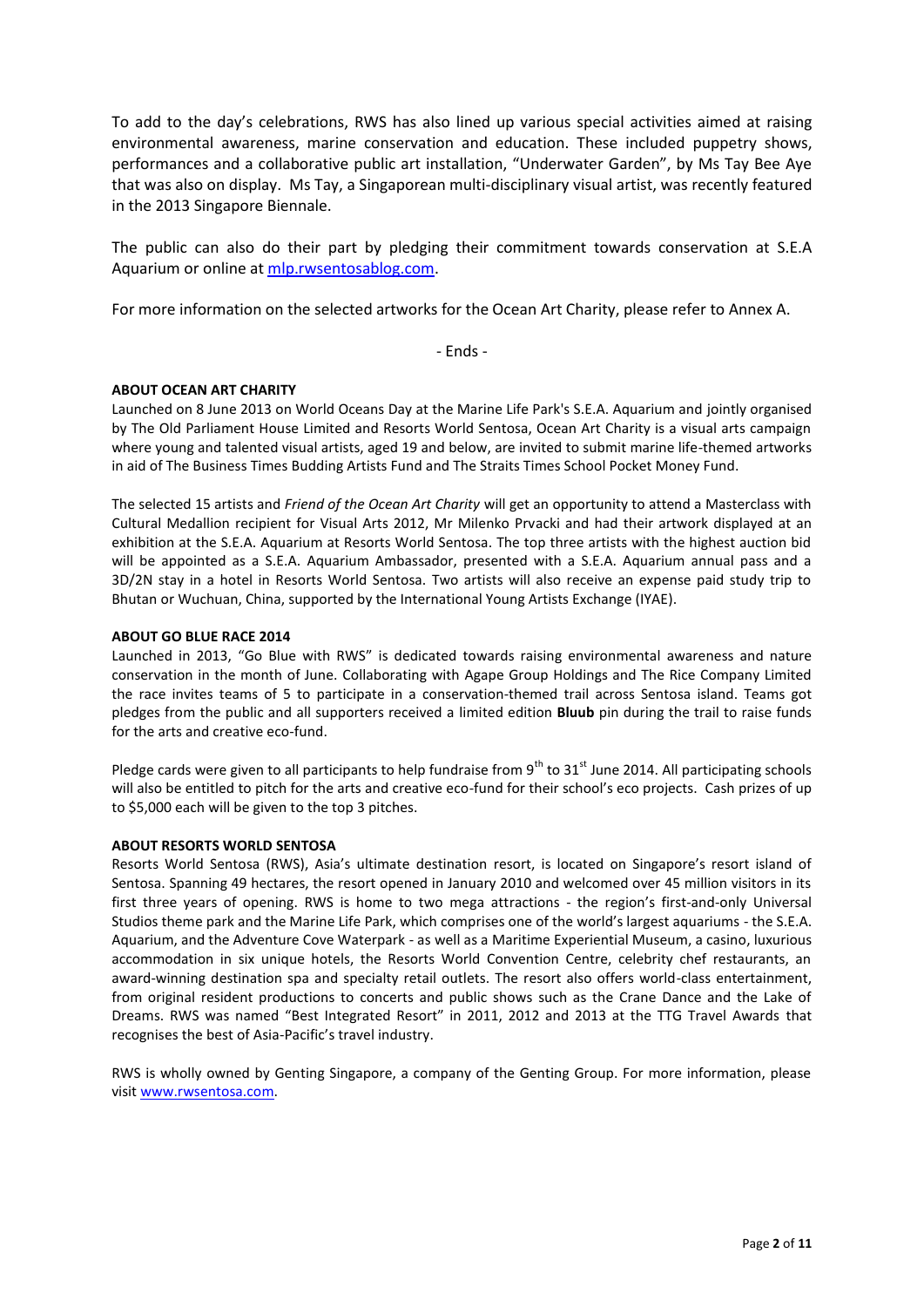#### **ABOUT AGAPE Group HOLDINGS**

The Mission of Agape Group Holdings is to Engage, Empower & Equip our next generation of youth with the necessary personal developmental, leadership skills as well as character traits to motivate them to achieve greater results for themselves and to reach their fullest leadership potential so as to transform lives by making a difference in today's society by providing them with differentiated training platforms and opportunities of the highest quality at a market competitive cost. It aims to engage, empower and equipped 500,000 youth locally and globally by 2020 through Character & Leadership Education.

For more information, please visit [www.agapegroupholdings.com.](http://www.agapegroupholdings.com/) 

#### **ABOUT The RICE COMPANY LIMITED**

#### **Think Social.**

The RICE Company Limited is a non-profit organisation that harvests the potential of the arts and culture for the development of human lives and connecting communities locally and around the world. The RICE Company Limited was incorporated on 26th of March 2014 and is a registered charity with an IPC.

#### **MEDIA CONTACTS**

**Resorts World Sentosa** Clement Ng Tel: + 65 6577 9761 Mobile: +65 9815 4490 [clement.xjng@rwsentosa.com](mailto:clement.xjng@rwsentosa.com)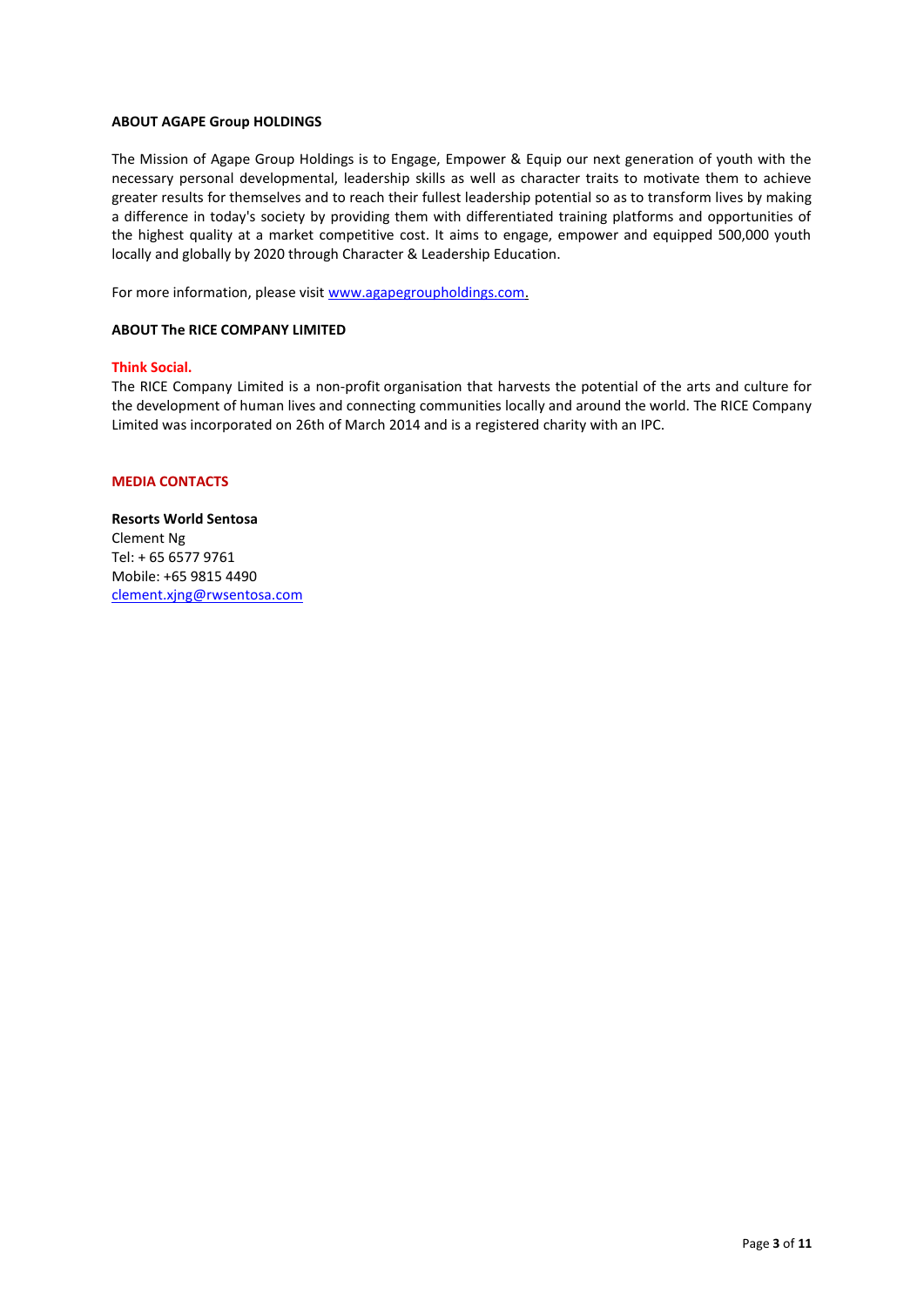#### **Note to Editors**

- *1.* High-resolution photos can be downloaded from link: [https://app.box.com/s/tx3gf2gihh1raflric7n.](https://app.box.com/s/tx3gf2gihh1raflric7n)
- *2.* All photos are to be attributed to: *Resorts World Sentosa*.



Eco-music performance by One Heart Beat kicked off the day of World Oceans Day celebrations.



More than 400 participants took part in the first Go Blue Race, across Sentosa island, as Resorts World Sentosa celebrates Go Blue month.

Flagging off the participants from Anderson Secondary School, Hougang Secondary School, Bishan Park Secondary School, Cedar Girls Secondary School, Hwa Chong International School, The Little Arts Academy, Tampines Junior College, Boon Lay Secondary School, Republic Polytechnic and Kaplan.



One of the stations of Go Blue Race 2014 saw participants having to avoid stepping on trash while blindfolded, to understand the harm of pollution.



Teamwork was another learning point for the Go Blue Race 2014, as participants took on a three-legged task.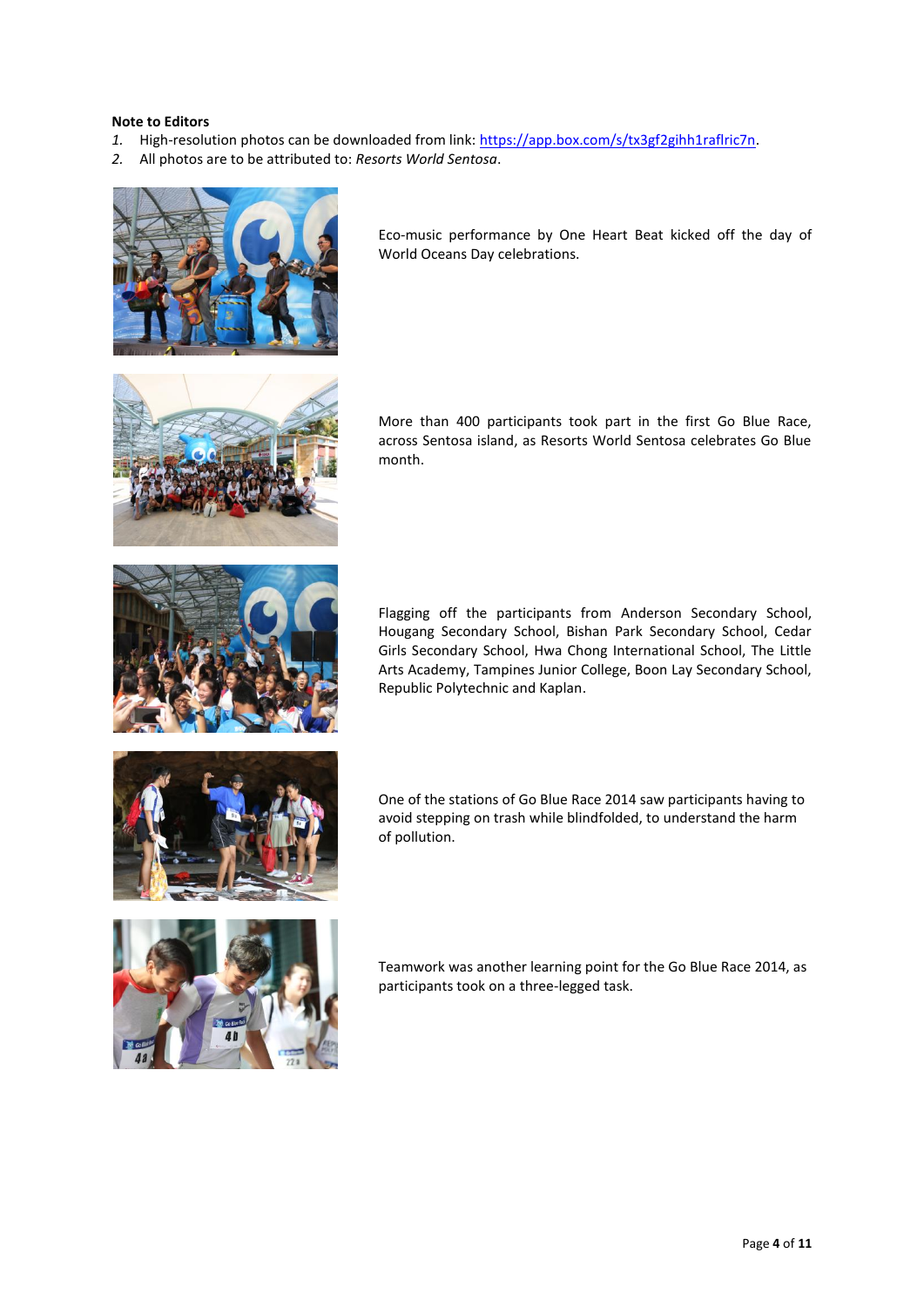

Teamwork was another learning point for the Go Blue Race 2014, as participants took on a three-legged task.



To commemorate World Oceans Day, a collaborative art piece by local visual artist, Ms Tay Bee Aye, was also unveiled today. Visitors to S.E.A. Aquarium can help to flourish this "Underwater Garden" throughout the month by contributing art pieces to it.



Visitors to S.E.A. Aquarium were met by the Marine Life Park conservation mascot, *Bluub*, spreading the awareness of marine conservation.



"A Tale of the Ocean" gives a new twist to silhouette puppetry using the Open Ocean habitat of S.E.A. Aquarium as a living backdrop.

 $\mathbf{G}$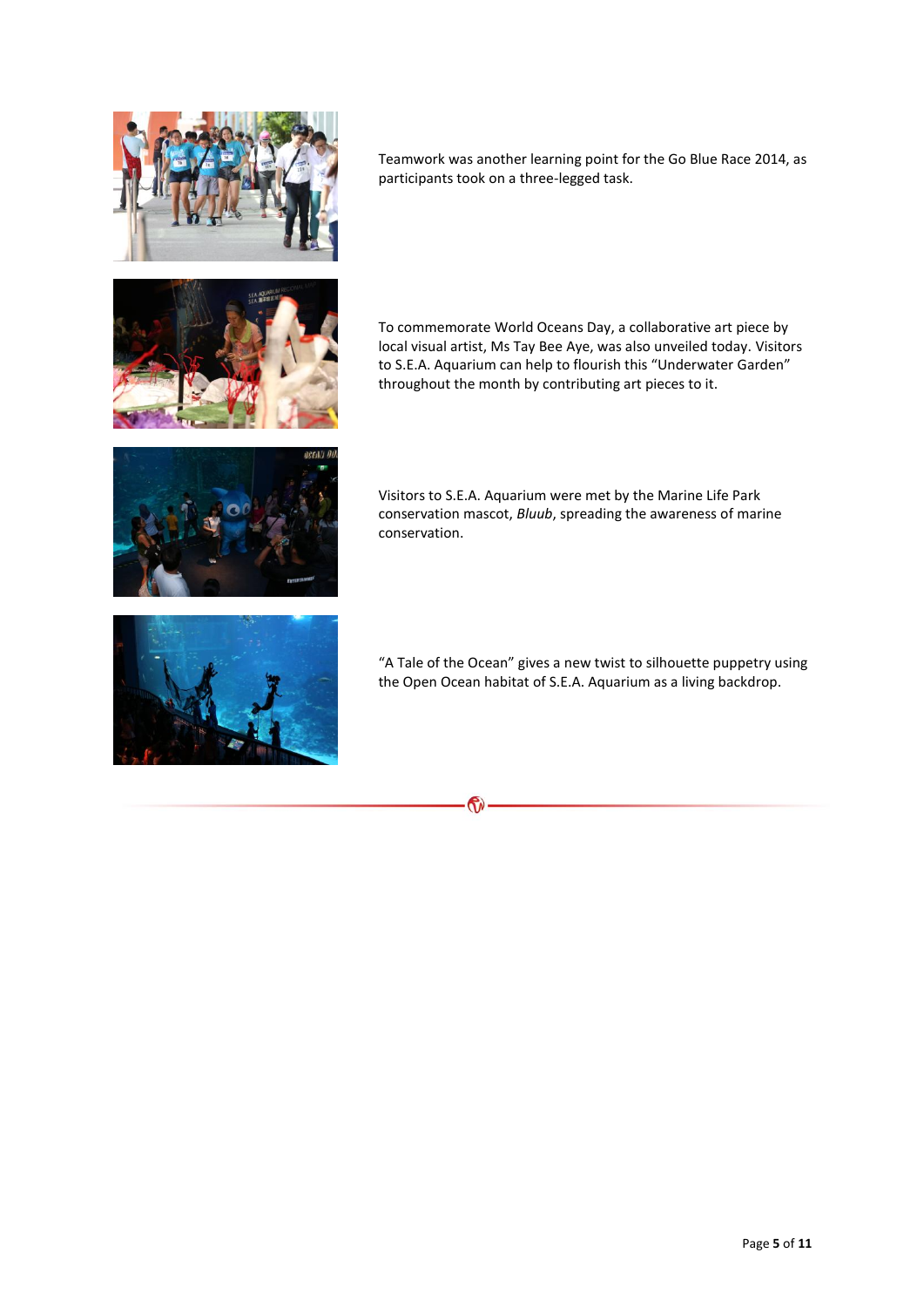#### **Annex A**

## **Selected artworks for the first edition of the Ocean Art Charity Exhibition and Auction** *Special Contribution by a Friend of the Ocean Art Charity*



| <b>Beautiful Flow</b>                   |
|-----------------------------------------|
| Ashley Ann Tan Ke Ying                  |
| 8                                       |
| 313cm x 101cm                           |
| <b>Acrylic Paint and Acrylic Medium</b> |
|                                         |

*The other 15 artworks for auction to raise funds for BT BAF and ST SPMF*

#### **1.**



| Title:     | <b>Floating Free</b> |
|------------|----------------------|
| Name:      | Adelina Tan Su Ling  |
| Age:       | 12                   |
| Dimension: | 60cm x 90cm          |
| Medium:    | Acrylic on Canvas    |

**2.** 



| Title:     | Go With The Flow  |
|------------|-------------------|
| Name:      | Andrea Wong Min   |
| Age:       | 14                |
| Dimension: | 76cm x 76cm       |
| Medium:    | Acrylic on Canvas |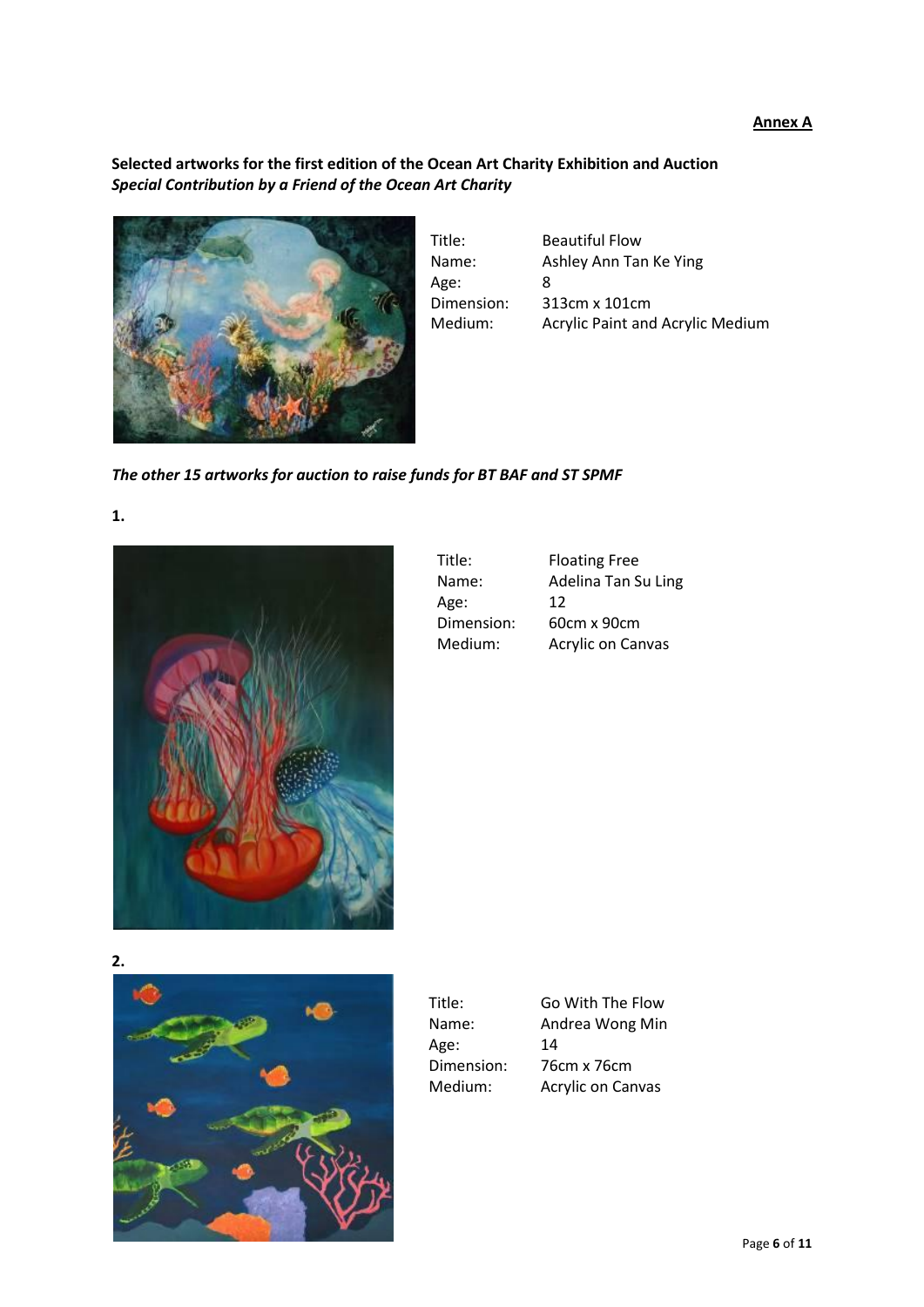

Age: 10

Title: Delving Into Ocean's Depths<br>Name: Ashley Tan Ashley Tan Dimension: 60cm x 90cm<br>Medium: Acrylic on Can Acrylic on Canvas

**4.**



| Title:     | A Pair of Goldfish Swimming in Saltwater |
|------------|------------------------------------------|
| Name:      | Claris Hwang Zi Min                      |
| Age:       | 5                                        |
| Dimension: | 102cm x 76cm                             |
| Medium:    | Mixed Media                              |

**5.**



| Title:     | F |
|------------|---|
| Name:      | Е |
| Age:       | 8 |
| Dimension: | 6 |
| Medium:    |   |
|            |   |

Fish Formation Darryl Neoh 60cm x 90cm Acrylic on Canvas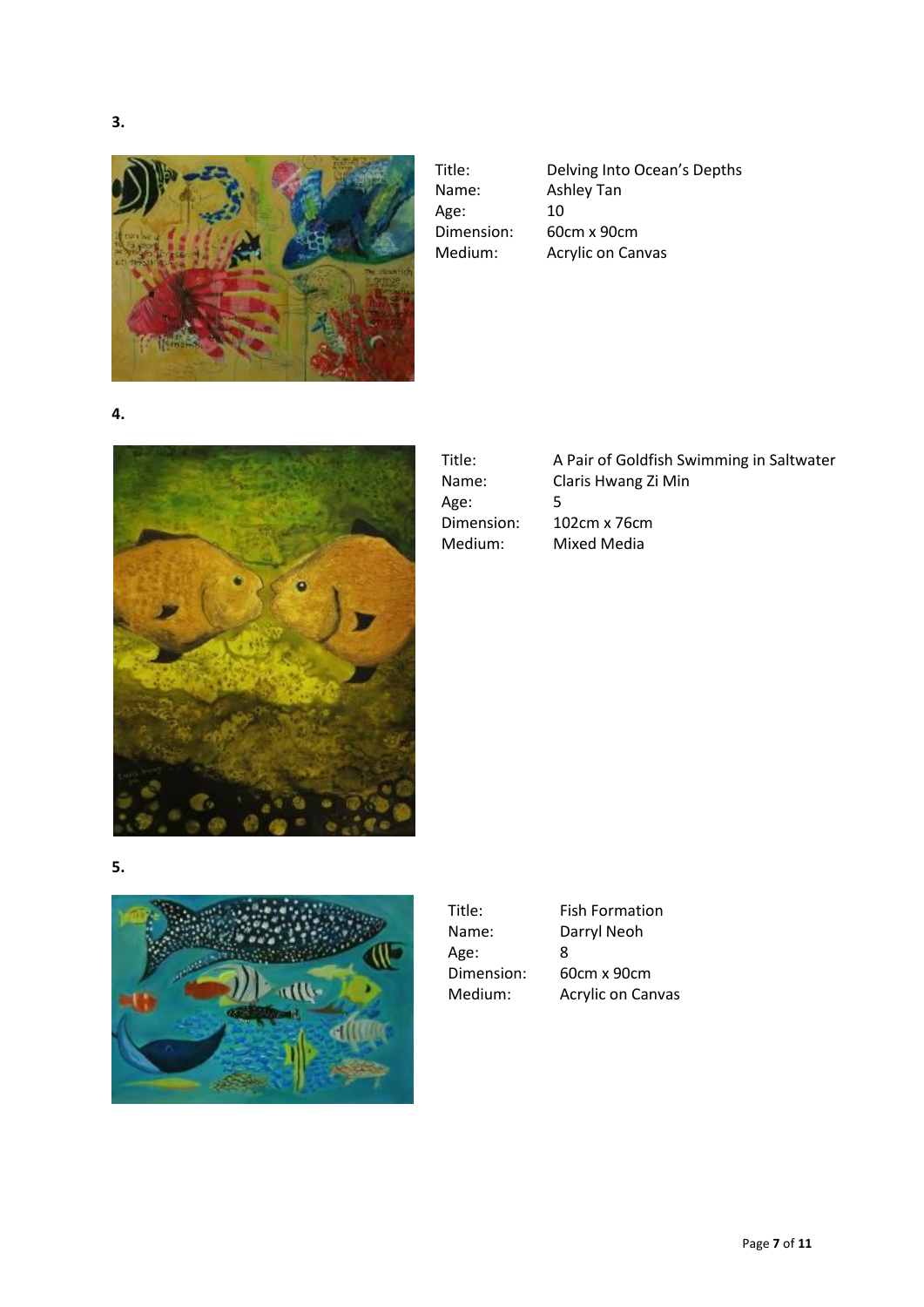**6.**



Age: 11

Title: Portraits of Fishes Name: Erel Kane Tan Dimension: 60cm x 90cm<br>Medium: Acrylic on Can Acrylic on Canvas

**7.**



Title: Celebration In The Deep Blue Sea Name: Josette Tan Get Min<br>Age: 6 Age:<br>Dimension: 60cm x 90cm Medium: Acrylic on Canvas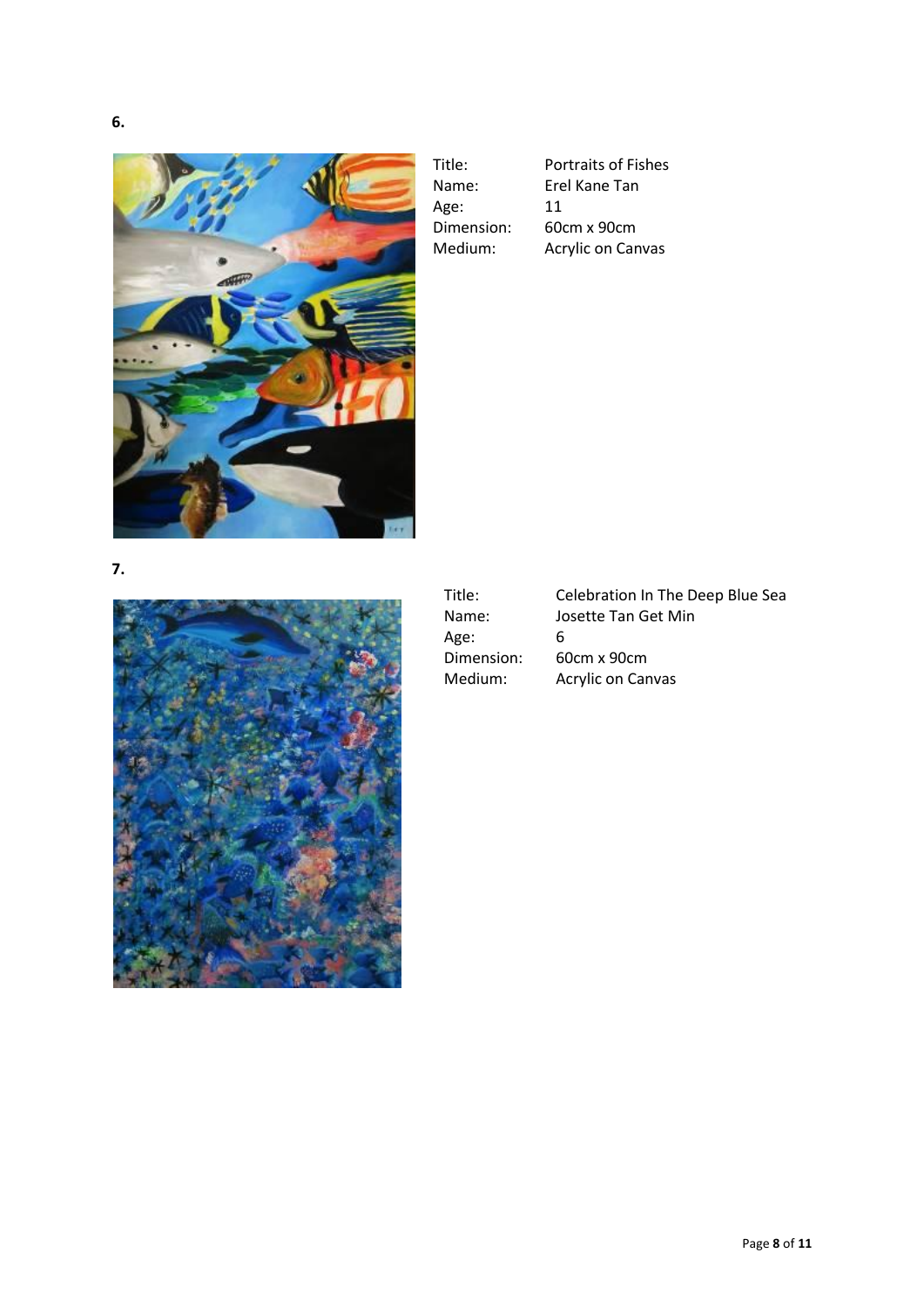

Age: 17

Title: Ocean Blessed Casts<br>Name: Kang Joo Soon Kang Joo Soon Dimension: 120cm x 90cm Medium: Acrylic on Canvas

**9.**



| Title:     | Seahorse                      |
|------------|-------------------------------|
| Name:      | Kim Yoon Jhee                 |
| Age:       | 11                            |
| Dimension: | 60cm x 90cm                   |
| Medium:    | Acrylic and Impasto on Canvas |

**10.**



Title: Joy, Bliss, Glee!<br>Name: Kimberly Neoh Age: Dimension: 60cm x 90cm

Kimberly Neoh<br>10 Medium: Acrylic on Canvas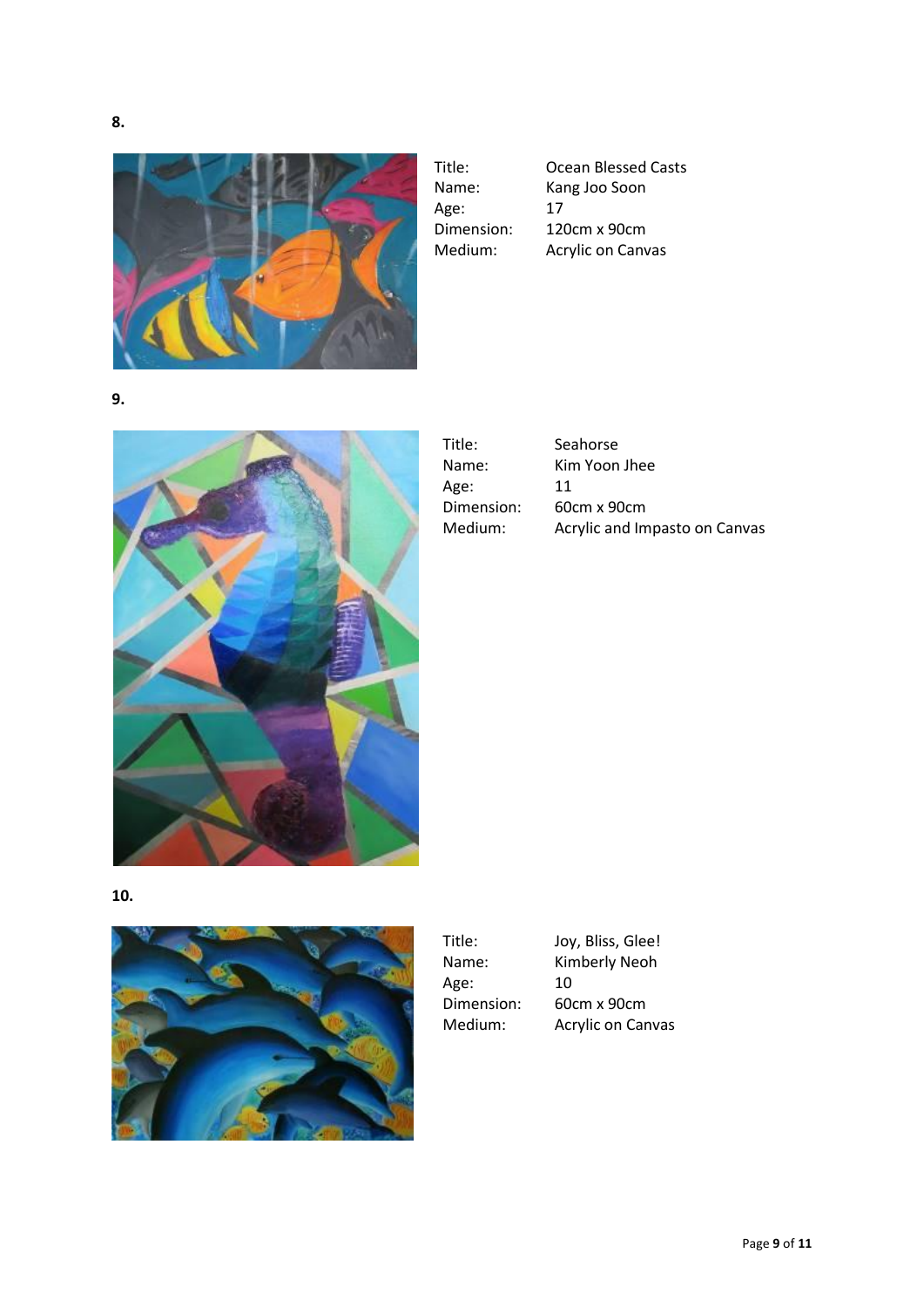



Title: The Dolphin's Trip To A Wedding Name: Lai Si Ning Age: 9<br>Dimension: 60cm x 90cm Dimension: Medium: Acrylic on Canvas

**12.**



| Title:     | Isolation                |
|------------|--------------------------|
| Name:      | Lucas Chan               |
| Age:       | 8                        |
| Dimension: | 60cm x 90cm              |
| Medium:    | <b>Acrylic on Canvas</b> |

**13.**



| Title:     | Journey Back Home        |
|------------|--------------------------|
| Name:      | Marcus Teo Yih Liang     |
| Age:       | q                        |
| Dimension: | 60cm x 90cm              |
| Medium:    | <b>Acrylic on Canvas</b> |
|            |                          |